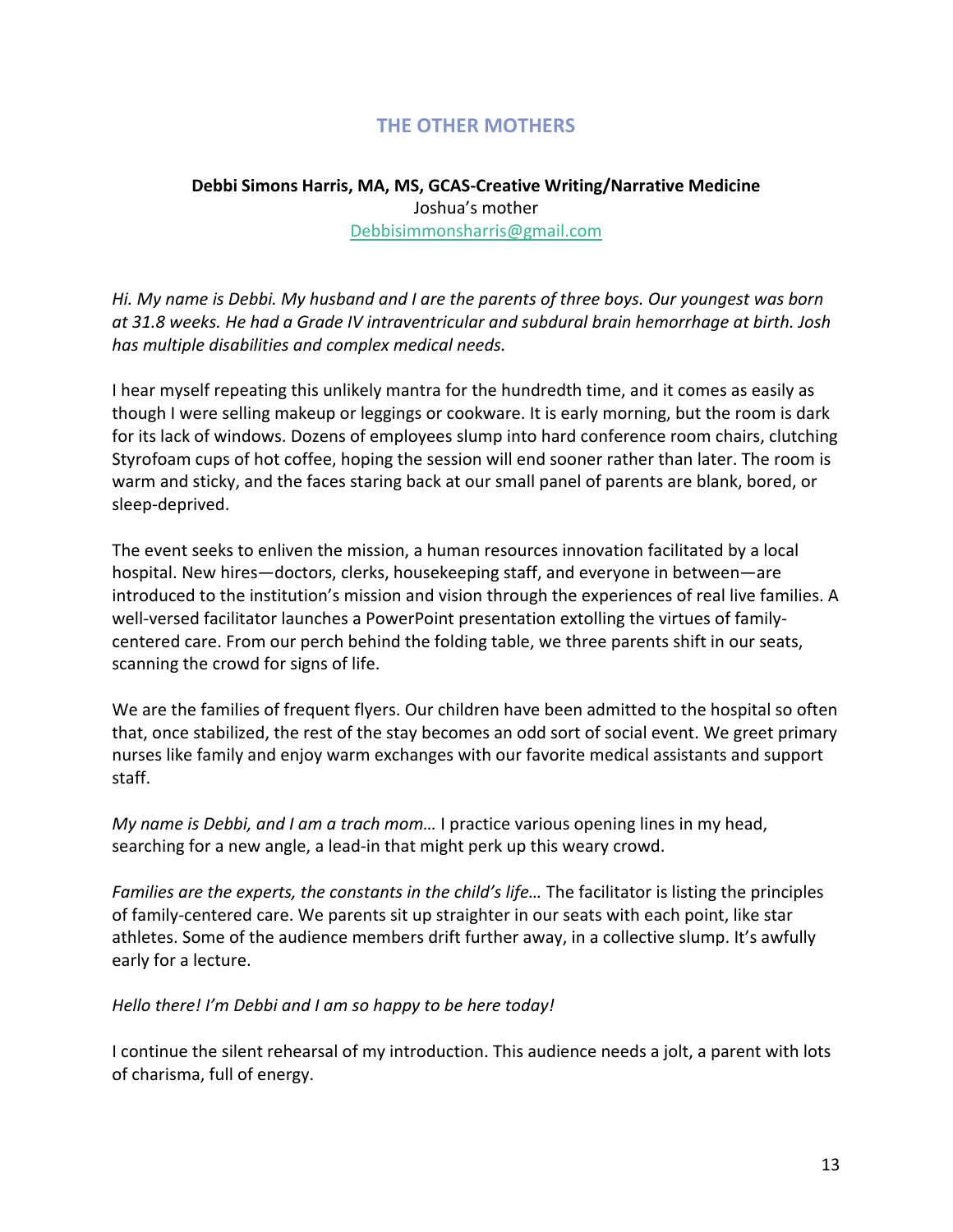*Not me. I'm too tired*.

In the chaos that has become typical of our lives, I have spent much of the past two days at my husband's bedside, first in the ED, and then the critical care unit of the adjoining adult hospital. Our roller coaster never stops. A sick boy, and now an ailing husband…

\* \* \*

"Deb, something's wrong." Victor had awakened me late in the night, a couple of days before. His eyes reflected an eerie sheen, and his forehead was slick with sweat. I had never seen him so afraid. *Heart? Blood pressure? Glucose?* A career Marine, Victor is in superb physical condition for his age, but the effects of exposure to Agent Orange in Viet Nam continue to deliver worrisome health concerns.

"We're going to Emergency," I said. I had learned with Josh's many visits that I was treated more respectfully, taken more seriously, if I dressed professionally, slapped on some lipstick, and combed my hair. I repeated the routine, begged Josh's night shift nurse to keep an eye on the other two boys until I returned and led Victor to the car.

*Hi, my name is Debbi! My husband and I are the parents of three boys. Well, my husband is in critical care right now, and I don't know what's wrong with him. Two nights ago, I sat worried and freezing by his bedside in Emergency in a stupid denim skirt―with lipstick on―as the staff administered test after test. I knew as soon as the nurse placed an IV with a Heparin lock that we weren't going home. I really hoped the daytime nurse would show up for my son at home. What day is this?*

My imagined introduction is shaping up poorly. The man facing me in the front of the audience supports his head precariously on one arm. He holds his mouth in a boorish smirk, and both legs are spread carelessly into the aisle. Eyes half-shut, he makes no pretense of his desire to go to sleep. The facilitator's voice has devolved into a monotonous buzz as she moves mechanically from one PowerPoint slide to the next.

#### *Hi, I'm Debbi, and I think the parent panel is doomed.*

The first parent is finally introduced. The poor lighting in the room casts a gloomy half-shadow over his face, and the employees shift restlessly in their seats. The anxious father speaks enthusiastically about his child's medical journey, but the heavy mood does not lift. I think the crowd might just want us to die, so they can go to lunch.

## *Hi! My name is Debbi and I so happy to be here! My husband is upstairs in critical care, and our youngest boy―we have three sons, you know―is next door in the pediatric intensive care unit.*

I don't know why I'm here, except that I promised the facilitator when she asked me some weeks before, during the rare twenty minutes that life was calm. Several hours after my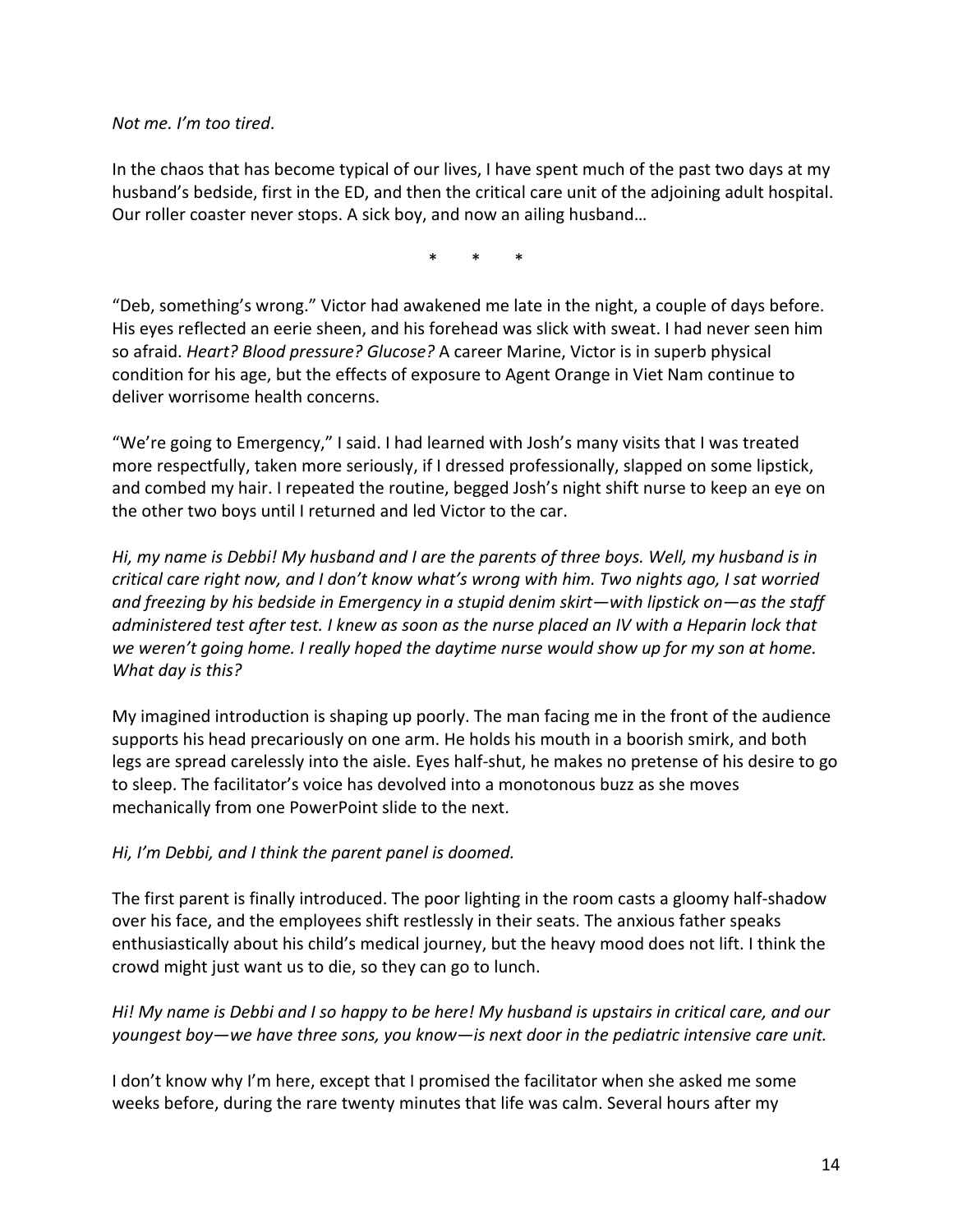husband was transferred to critical care―stable, but still awaiting diagnosis―we were discussing what to do with our two older boys during this emergency when my cell phone rang.

"Josh doesn't seem right." It was the new home care nurse. "His trach secretions are copious and thick. He's febrile, and he can't stop coughing."

The new nurse is young and doesn't know Josh yet, but I trust her assessment. It is viral season, and children with complex respiratory histories and exposed airways are at highest risk for illness. A call to the pulmonologist determines the course of our next few days. I am to return home immediately to pick up Josh and deliver him to the PICU as a direct admission. I arrange for an older church lady who lives nearby to care for our other boys. While home, I grab medication lists, back-up tracheostomy tubes, lullaby tapes, clothes, a curling iron, and a toothbrush. I spend days running the long hallways that connect the two hospitals to make certain that my husband and child receive proper assessment, reasonable diagnoses, and adequate treatment. I am exhausted.

"Hi, I'm Debbi. My husband and I have three boys. The youngest has Muscular Dystrophy-"

They have introduced me and I am caught off guard. I have heard myself repeat this practiced introduction countless times―for conferences, panel discussions, committee meetings―and Joshua's medical history and assorted diagnoses usually roll off the tip of my tongue. But I think I hear myself say Muscular Dystrophy, and that's not on the list.

"Oh, wait! Did I say that our youngest has Muscular Dystrophy? No, he doesn't!" I throw my head back and let out a hearty laugh. The audience remains quiet, uncomfortable. I muffle my roar to a soft giggle, and explain.

"I don't mean to make light of anything, but I am just so tired. My husband is very sick, upstairs in the Critical Care Unit, and my toddler, who has complex medical needs and multiple disabilities, is next door, in the PICU. I have been living in the hospital for days, and I've come here to you from the adult hospital upstairs. Two of our boys have been in the NICU, so we know everyone there. And our oldest has had Scarlet Fever, meningeal encephalitis, and a strange immune deficiency reaction. The cashier in the cafeteria keeps giving me the employee discount, no matter how often I tell her that I don't work here. I can barely remember where I have left our other two boys, and talking so much about this frantic, ridiculous, joyful life has done nothing to make it normal to other people."

## *But we're alive and together, and that's everything.*

Much of the audience comes alive then, likely thankful for a bit of levity and appreciative of the candor. The stretched out, sleeping man remains unresponsive, but I decide it doesn't matter. I let the employees know how important their roles are to families like mine, and the facilitator introduces the next speaker, a striking, curly-haired blonde who reminds me of Barbie.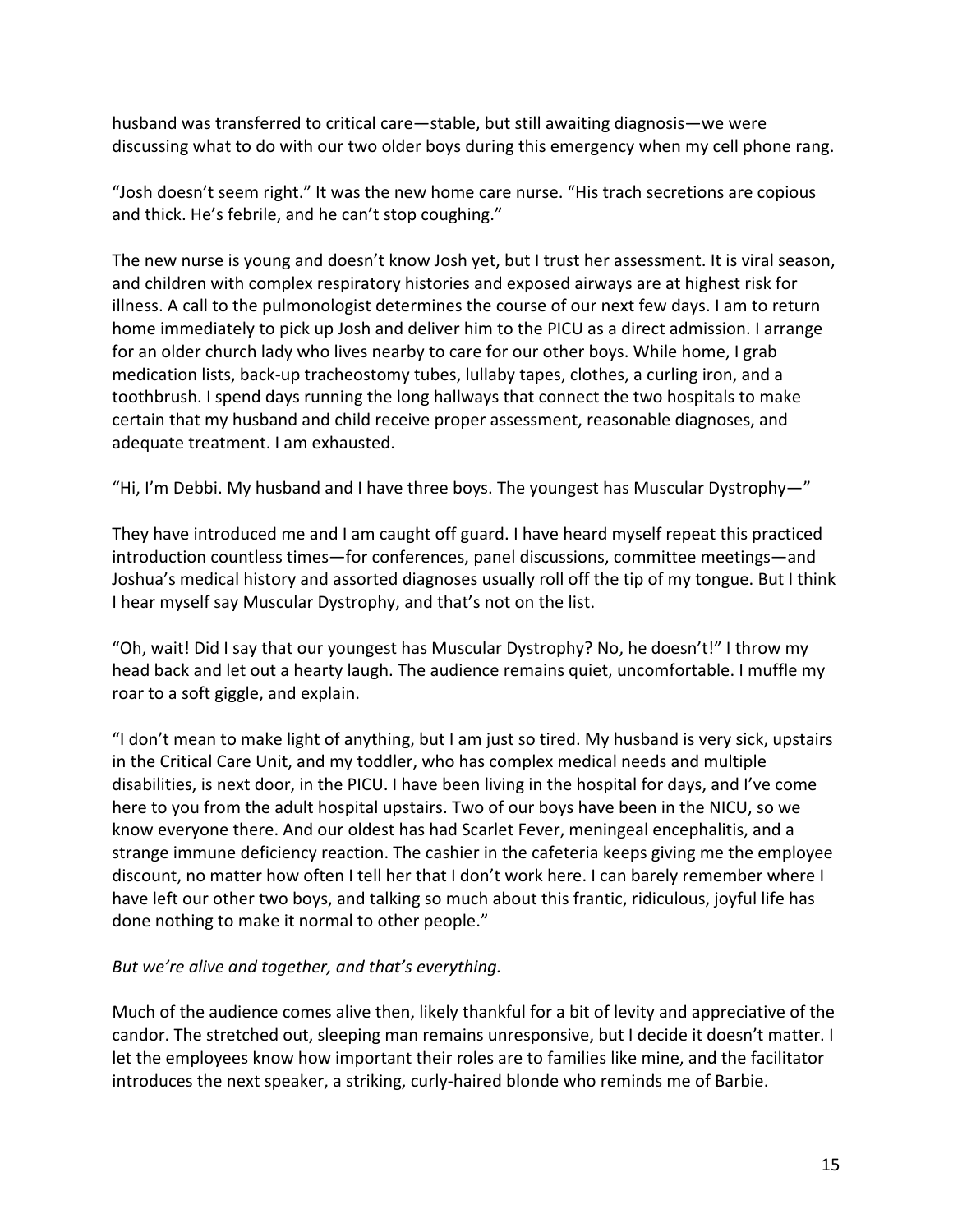I catch significant parts of her extraordinary story between the animated sighs and gasps of the now lively group of employees.

"Hi, my name is….My husband and I have six children…

*Six children? How does she do it and still manage to look absolutely marvelous!*

"One of our children has a major heart defect and has had countless surgeries. The other has a neuroblastoma."

## *No!*

"The doctors could do nothing about the tumor, so we decided to treat our child through an extremely disciplined diet. Both are doing very well."

## *I should have stayed upstairs.*

"Everyone here knows us. One day, I was coming down the hill from the parking lot, and the baby threw up on me. In shock, I accidentally let go of the stroller, and the other kid began to roll down the hill!"

The impeccably dressed mother laughs and the audience roars.

"But two nurses rescued the stroller, grabbed the vomiting baby, took me inside, cleaned me up, and wiped my tears away. This is such a wonderful place!"

*Hi, I'm Debbi and my son has a trach and a feeding tube, and a wheelchair, and an oxygen concentrator, and an oximeter, and a feeding pump, and a ventilator, an occasional PICC line, and a cough assist machine, and…*

We are all considered the *uber* parents. We devote ourselves to our children and their seemingly impossible medical conditions and demonstrate our gratitude for their lives by volunteering every spare moment to the hospital that saved them. We want to nurture understanding―if that will help heal them, or simply ease their pain and ours―and inject the hearts of anyone who will listen with a bit of empathy, understanding of our realities, and compassion.

*Hi, my name is Debbi. My husband and I have three boys…*

 *\* \* \**

Early on, I resolved to make this new, unanticipated life worth living, to normalize this rollercoaster world for my precious family, and to tell our story the only way I knew how. The sacrifices have assured that money is in short supply. Vacations are few—and those we do set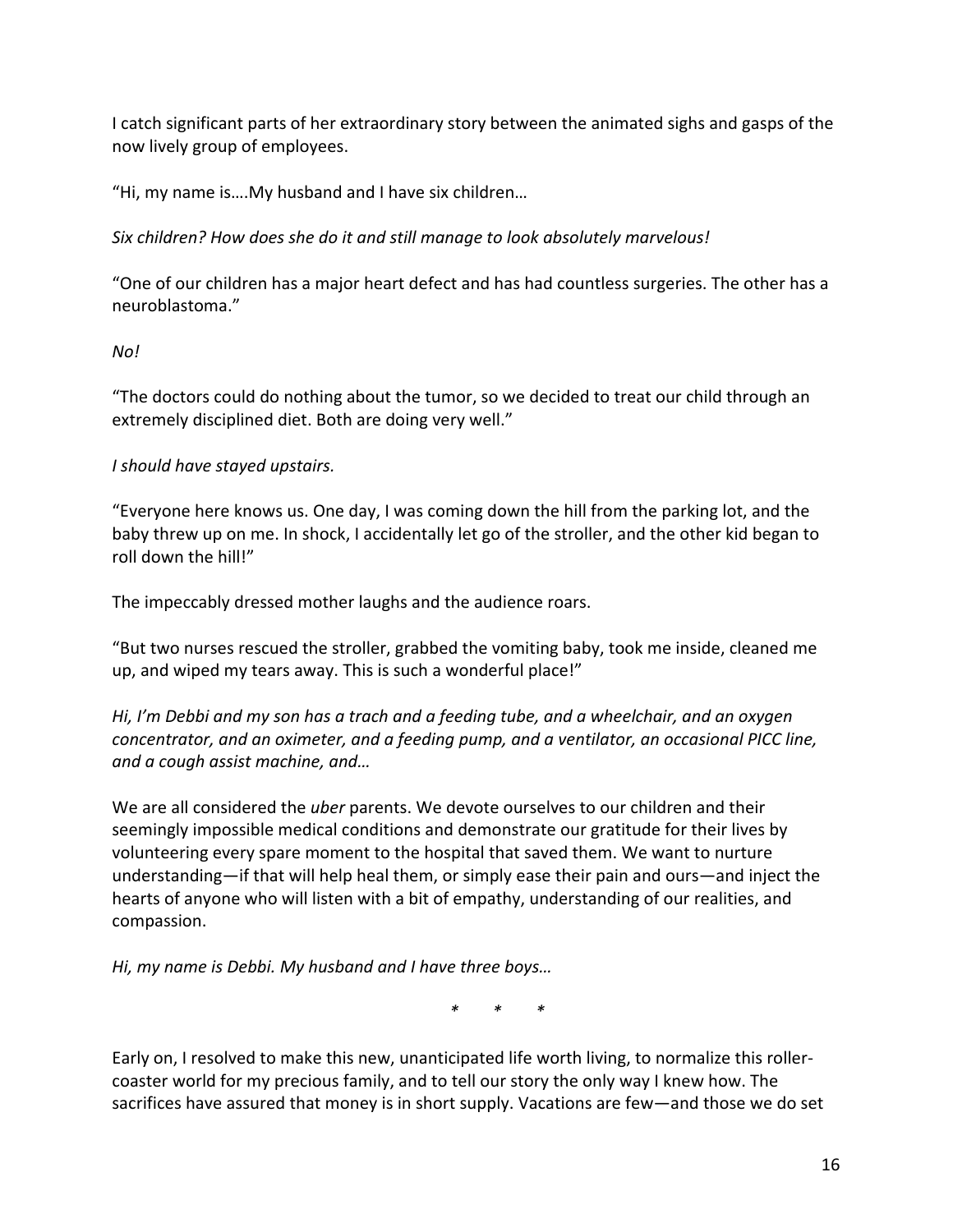about require the organizational skills of a career Marine, three months of strategic planning, and the additional financial expense to carry along two home care nurses. I find myself peering into the mirror from time to time, wondering how the thin skin around my eyes has become so dark, forgetting the exhaustion of too many open nursing shifts, almost three cumulative years of my husband's active-duty deployment as the boys entered their teenage years, and the profound sadness of a difficult diagnosis of a beloved parent and becoming part of the sandwiched generation of caregivers. Friends easily fall by the wayside, unable to keep pace with what they see as a life defined by despair, and unprepared to celebrate the new, minuscule things we've chosen to define our joy. But I find that faith and hope often emerge in a stronger way when at first pressed down by adversity. I learned that from my mother.

*I see my mother now only in my dreams. This time, we sit together in a large stadium. My weary head rests on her shoulder. The silkiness of her black hair brushes against my forehead, and I*  feel safe. We pay little mind to the grand antics taking place on the wide field far below us. The *participants there are like dolls, or puppets, their performance of little consequence to us here.* 

*"Would you like to stand, Mama?" I ask. "I don't mind standing, if you'd like." My mother is grand, elegant, and profoundly articulate. In this moment, she is funny.* 

*"Oh, no," she replies. "Where I am now, we stand all of the time. Part of that whole dominion thing." I snuggle in and we talk. I tell her about my life. The boys. I don't tell her about Papa, how sad he is, and how his deep well of grief leaves no room for ours.* 

*A song I love says that heaven is real, life is a dream, and I am caught somewhere in between. The day after my mother died, I felt the soreness of a thick dagger, straight through, from the front of my heart to the back. I could not move without the heaviness and sharpness of the imaginary blade announcing its presence. My spirit wept unceasingly, and the sorrow took my breath away. I wanted to find her, this woman who had given so much of herself to me, to assure her happiness and well-being in this new realm, an unknown world just a heartbeat away, but still so far from my mine.*

*But my mother is eternally and immutably mindful, even in death. She enters my life in profound ways, other than my dreams, through sweet, caressing messages left in the books, cards, and notes she so carefully scripted while she still could, her beautiful handwriting stretched across each page like priceless works of art. Mama was my cheerleader, a nurturer, the Great Encourager. She believed in me and in my writing. She quietly knew it would make my life, save my life.*

*"We kept everything you wrote," she told me once, her voice soft and full. "When you were little, we were so amazed with what you could create at such a young age."*

*Sometimes I am drowning in my fishbowl. I am crushed by the tenuous nature of my life, and I cannot breathe. Creativity becomes an elusive foe, and I cannot write. I begin to clear the*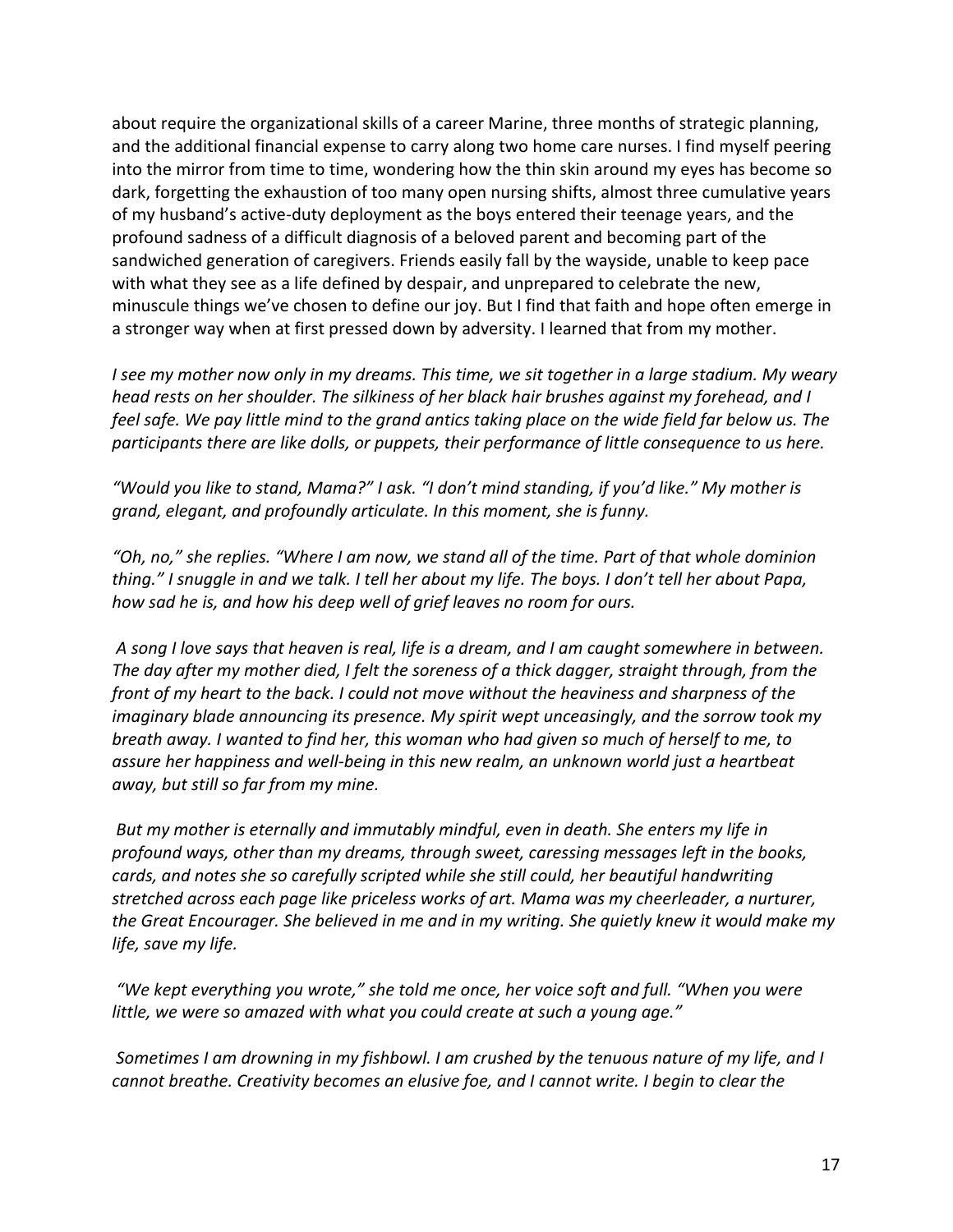*cluttered physical spaces of added responsibilities―substitute matriarch, hostess, and facilitator―to make a place for a writing life among the busyness of my motherless world.* 

*I straighten stacks of old books, sort through tangled strands of jewelry, and fold brightly colored summer dresses into a cardboard box to make way for the coldness of winter, and room to hone my craft. I think about Mama, and what she might say to me now, how she would smile, her dark brown eyes twinkling at sight of Josh's progress.* He's twenty-one, Mama. Imagine that! He cried out when you left us, against the physics of his tiny tracheotomy tube, he called for you as your spirit flew.

*My hands run across an old calendar:* Baby's First Year: Your Guide to a Happy and Healthy First Year with Baby*. I remember how sad I was so many years before as I set aside the dubious gift, devastated that the richly colored stickers to mark typical milestones would likely never be used. Two decades years later, I pull it closer, examine its pages. I smile now at the parenting*  tips―finger foods, stranger anxiety, ear infections―*and warm at the sight of fading scribbles on the cover, love notes from the family, welcoming its tiny new member whose head swells with an abundance of fluid, and whose skin hangs from malleable, barely formed bones, like crinkled parchment paper.*

*Mama has facilitated the intervention against a life of pity and despair. She has set the tone for inclusion of this strange, fragile person. Her note hangs prettily in the upper left corner of the otherwise unmarked calendar, surrounded by autographs from siblings and cousins who had just learned how to write, and others who followed her lead, etching polite introductions, hopes, and blessings.* 

*I read Mama's note and weep tears of gratitude for yet another prophetic gift:*

*1/11/93*

*Hi Joshua,*

*You won't remember our conversation, but you and I had a long talk with God and each other. You're going to be a real blessing to our family. We love you very much. Oma*

*Fresh with the renewal brought by the deluge of tears, the gift of this unexpected emotional release, I take my place in the corner of my newly organized, lovingly dedicated creative space, and begin to write.*

*\* \* \**

*I'm Debbi and I'm a trach mom. This is my whole life. Is it enough?*